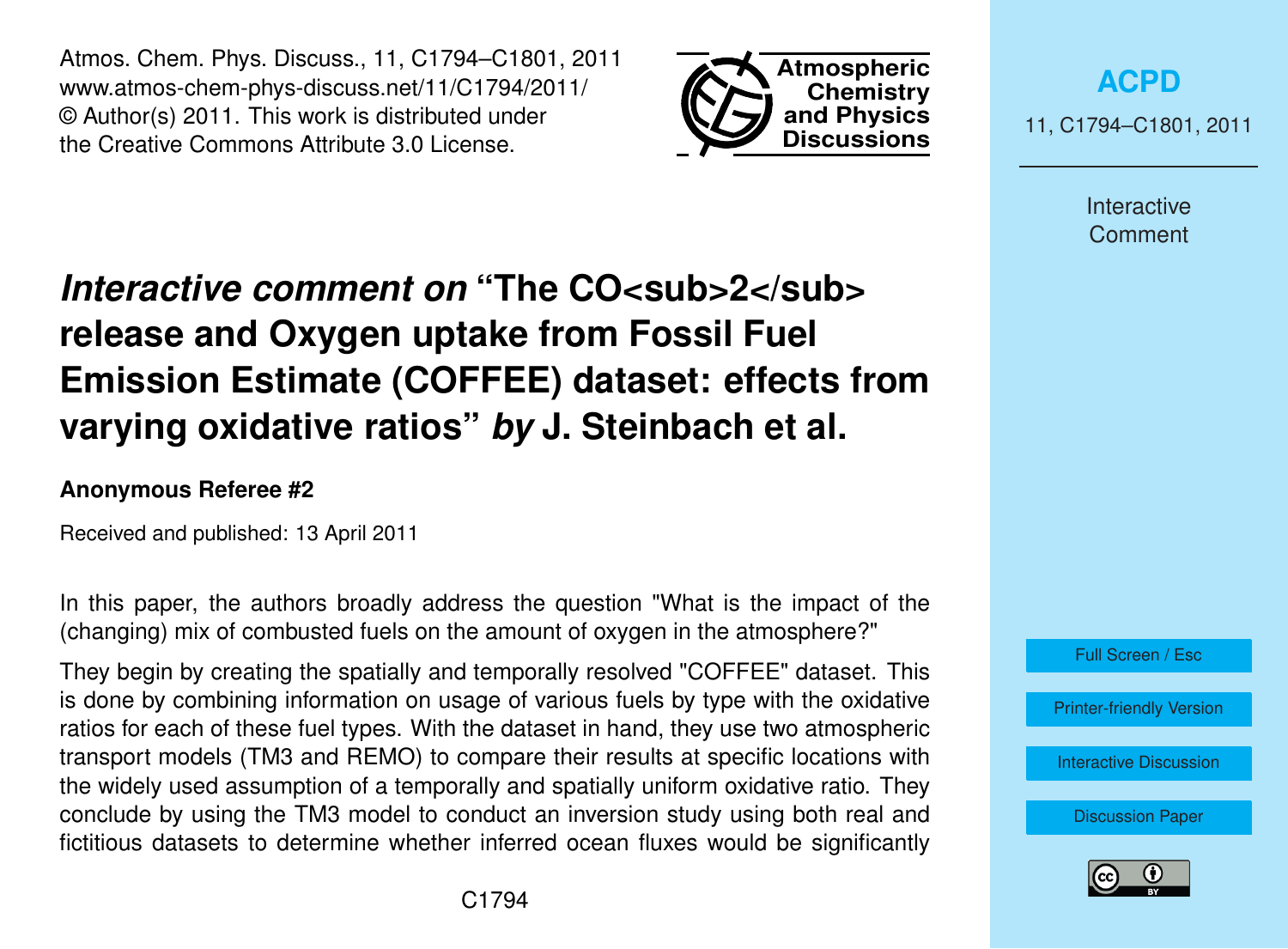more accurate if the COFFEE values for oxidative ratios were used.

Overall, I find the paper a well written, clearly organized, and thorough investigation of a set of questions that are definitely worthy of attention. The authors have created a useful dataset, made it publicly available, and taken valuable first steps in using it to answer scientifically interesting questions. The paper is appropriate in scope and content for ACP and I believe it should be published after some relatively minor revisions. I would like to see my concerns below addressed.

#### **Substantive questions/comments:**

P6190 L24 and later: The term "categories" is general enough that when it reappears later, it becomes confusing. Please adopt a more descriptive term such as "usage types".

P6191 L7-16: As written, I found this paragraph confusing. Please spell out more clearly exactly how the UN data connect to the EDGAR data. If my understanding is correct, it should read more like "While the EDGAR data break down fossil fuel consumption by usage type, the oxidative ratios we seek are determined by fuel type. Therefore, we use the energy statistics compiled by the United Nations Statistics Division (UN, 2009) to connect fuel type with usage type. This dataset, currently available..." Note my replacement of "category" with "usage type" (see comment above).

P6192 L18-19 Two questions here: First, how were "unrealistically large variations" identified? Did you have any quantitative criteria? Secondly, you say that you are using only the data from 1996 onward. As I understand it, this is exclusively data from the extension period. Are these data as rigorously vetted as the original EDGAR dataset? They appear to be based on a personal communication from 2004. Is there no better or more current citation?

P6193 L1 Were seasonal cycles *completely* suppressed? For which usage types? Please be more specific. What evidence do you have to support your choices (i.e.

**[ACPD](http://www.atmos-chem-phys-discuss.net)** 11, C1794–C1801, 2011

> **Interactive Comment**



[Printer-friendly Version](http://www.atmos-chem-phys-discuss.net/11/C1794/2011/acpd-11-C1794-2011-print.pdf)

[Interactive Discussion](http://www.atmos-chem-phys-discuss.net/11/6187/2011/acpd-11-6187-2011-discussion.html)

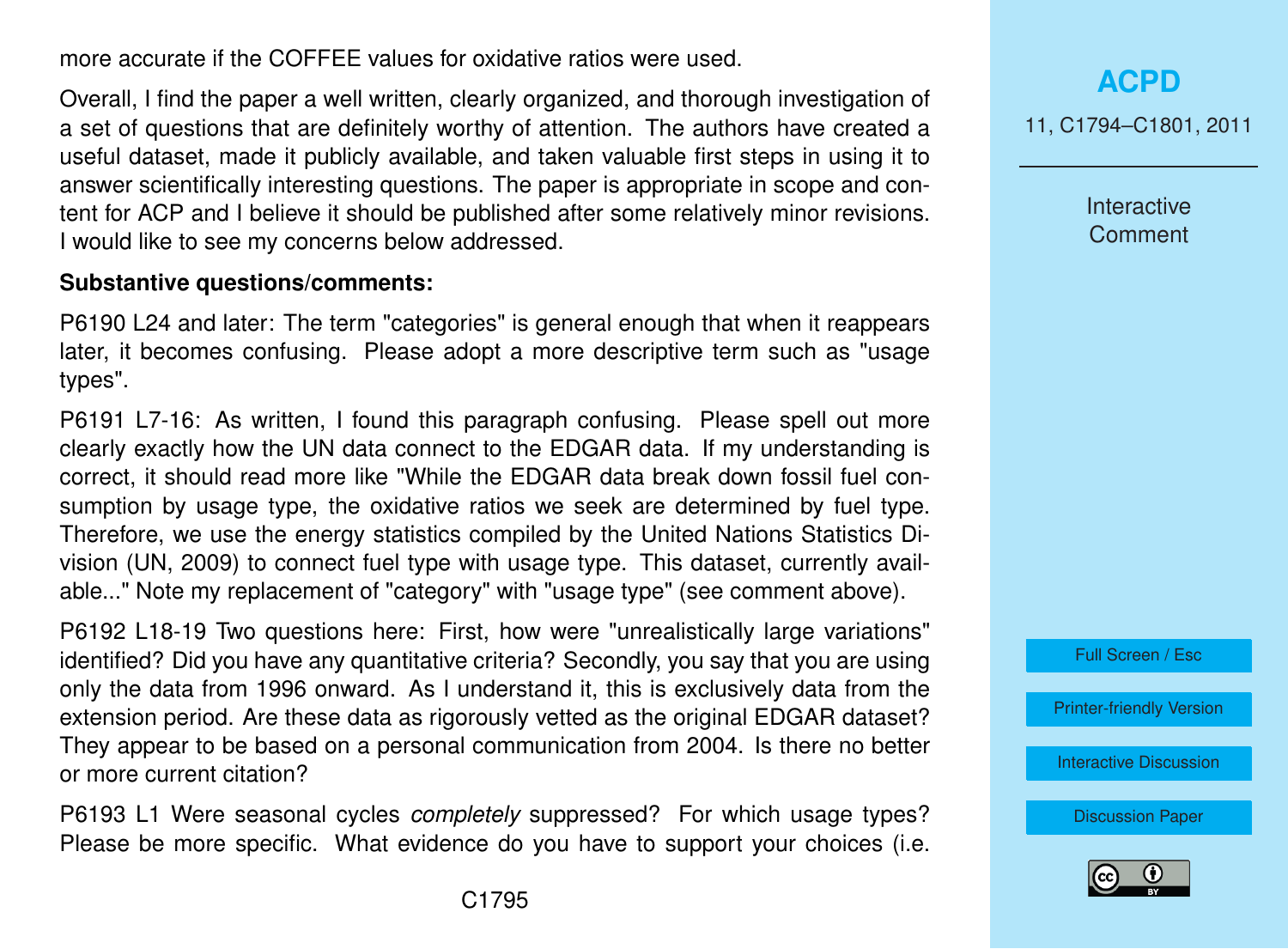what constitutes "reasonable")?

Section 3.2: As far as I can tell from this description, the variation of OR for the entire planet on timescales of a year or less is given by the variation in the Netherlands (with a phase difference of  $\pi$  in the Southern Hemisphere). Furthermore, the seasonal usage patterns had been reported as square waves and these were smoothed out with a mathematically (rather than mechanistically) based algorithm.

These are all reasonable assumptions, and given the limitations of what is available, I cannot necessarily come up with a better alternative. Nonetheless, they are fairly substantial assumptions and I would like to see an argument justifying the extensive discussion of the sub-annual variability of OR that is present in this paper, in light of this (at least apparently) tenuous foundation.

P6196 L6-24 My feeling is that these two paragraphs are overemphasized. I suppose it is good to check that the BP and CDIAC datasets are consistent with EDGAR. However, as you yourselves point out, these datasets are hardly independent. Given the weakness of this comparison, I'd suggest simply a line or two saying something like "As a consistency check, we have confirmed that the oxidative ratios that result from applying our method to the British Petroleum (British Petroleum, 2009) and CDIAC (Boden et al., 2009) datasets are not significantly different from those based on EDGAR." Anything more is excessive.

P6198 L17 Please be a bit more specific about how the 5-day timescale was chosen, and how sensitive the results are to this choice.

P6198 L19-20 When I look at the plots, it actually does look to me like the black trace is consistently a little higher than the blue. Please address this.

P6199 L11 Strictly speaking, you don't know that  $OR_{ffp}$  is changing at Hateruma; you only know that  $OR_p$  is changing, and you use other lines of evidence (such as backtrajectory analysis) to attribute this to fossil fuels.

**[ACPD](http://www.atmos-chem-phys-discuss.net)**

11, C1794–C1801, 2011

Interactive **Comment** 

Full Screen / Esc

[Printer-friendly Version](http://www.atmos-chem-phys-discuss.net/11/C1794/2011/acpd-11-C1794-2011-print.pdf)

[Interactive Discussion](http://www.atmos-chem-phys-discuss.net/11/6187/2011/acpd-11-6187-2011-discussion.html)

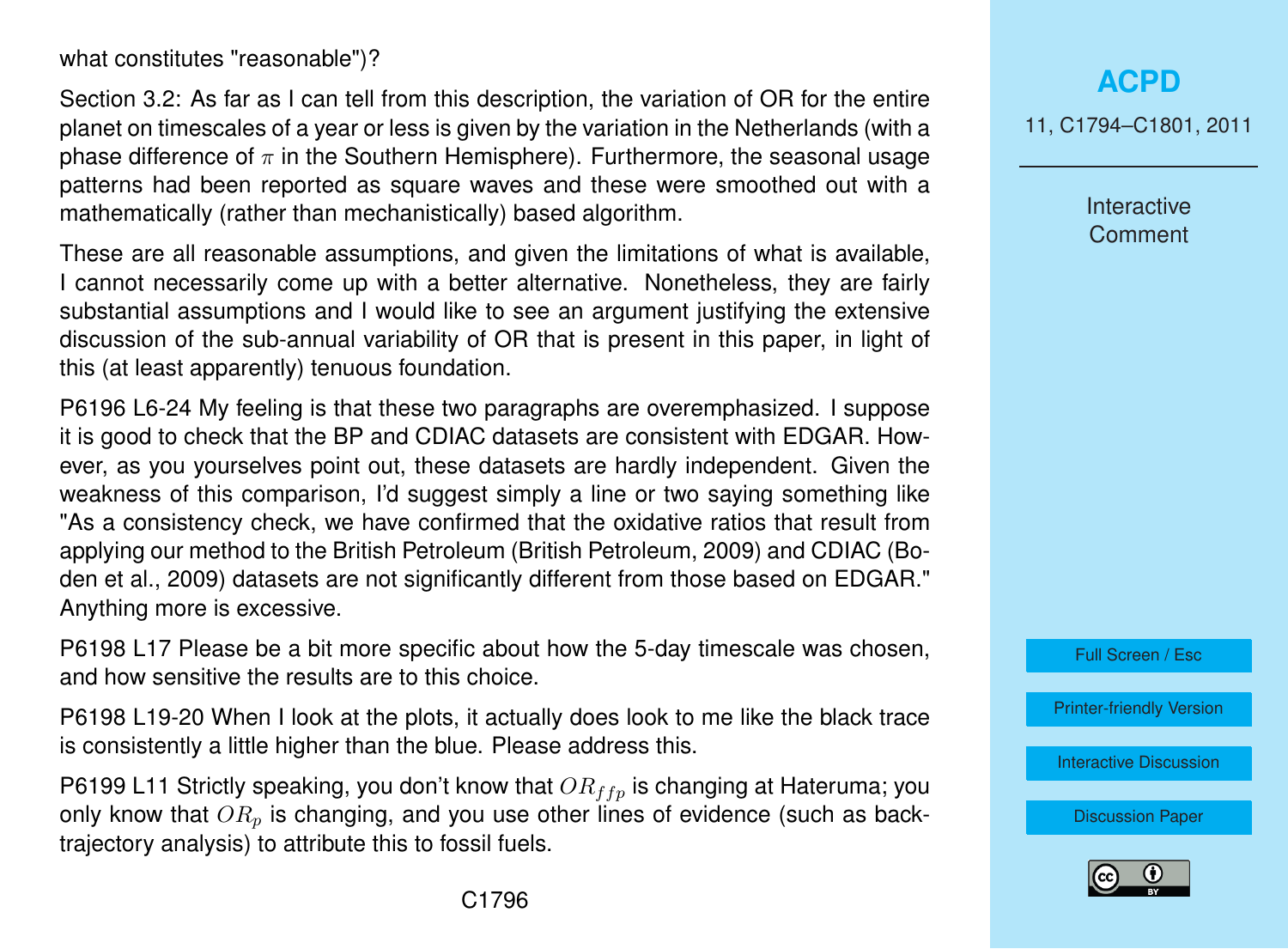P6199 L23ff The authors make a fairly compelling case that for somewhere like Hateruma, a high-resolution regional model such as REMO is more appropriate. However, REMO's domain didn't include Hateruma. Therefore, it would have been more informative and convincing if we could see results for another site with strong local influences that is within the REMO domain (perhaps Ochsenkopf or Jungfraujoch) or maybe an adjustment of the REMO domain to include Hateruma (although this might be prohibitively difficult).

P6200 L1-12: I would like to see a more focused discussion of the months of November and December. This is the time with well constrained observations and (in early November), a noticeable disagreement between the model and data. What do the authors think is going on here? It would also be good if the authors could spell out how much better things would be at Hateruma if they were to use a constant, but locally correct value for  $OR_{ff}$  (instead of the globally appropriate 1.4).

P6201 L15: What about Kumukahi? This shows variations in OR comparable to ALT and BRW but is not discussed at all.

P6204 L6-8 I am probably simply failing to understand something here, but I am not entirely convinced by figure 7b and 7c. The authors use Figure 7b to claim that there is an increase in the interannual variability of APO fluxes when a variable  $OR_{ff}$  is used. What puzzles me is that the black and red curves in Figure 7c show very similar amounts of variability (at least to my eye). If 7b really does show the variability in APO fluxes that result from introducing variable  $OR_{ff}$ , and values around Hateruma are positive, shouldn't Figure 7c reflect this increased variability?

P6207 L23: As discussed earlier in my review, because there really isn't much independence of the BP, CDIAC and EDGAR datasets, I'm not sure the agreement of these results is worth highlighting in the conclusions.

#### **Suggested text edits:**

**[ACPD](http://www.atmos-chem-phys-discuss.net)**

11, C1794–C1801, 2011

Interactive Comment

Full Screen / Esc

[Printer-friendly Version](http://www.atmos-chem-phys-discuss.net/11/C1794/2011/acpd-11-C1794-2011-print.pdf)

[Interactive Discussion](http://www.atmos-chem-phys-discuss.net/11/6187/2011/acpd-11-6187-2011-discussion.html)

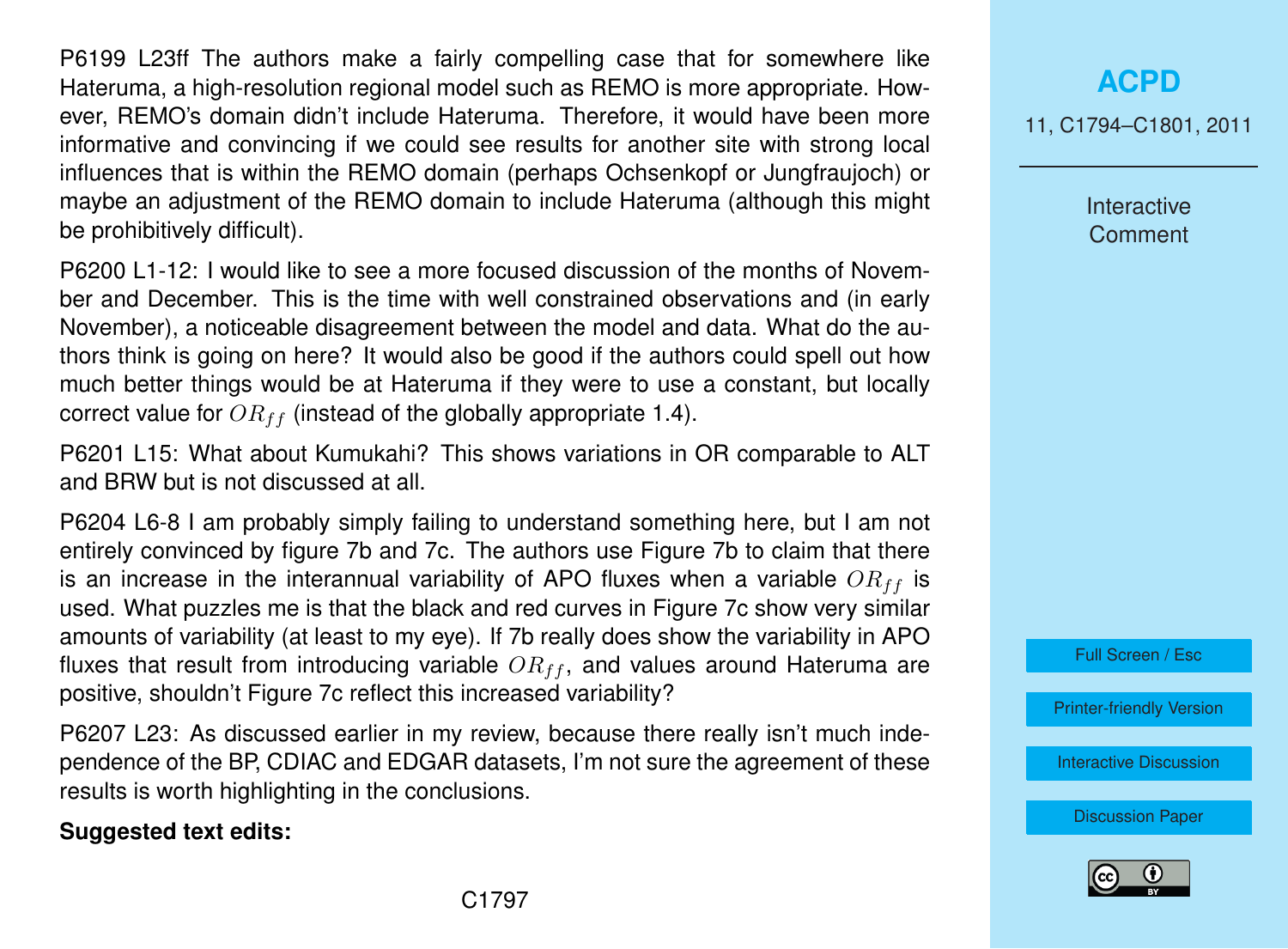P6188 L20-21 should read "Photosythesis **in** the terrestrial..."

P6188 L22 should read "Only **ocean-related** changes..."

P6188 L23 should read "allowing **use of** measurements..."

P6189 L2 and throughout the paper: The authors move freely back and forth between OR and  $\alpha$ . I know that both are used in the literature, but within a single paper, there should be a single choice. Please pick one and stick with it.

P6189 L11 "...is used:" By whom? Presumably this is the one you will use, so say instead "...therefore we adopt the following simplified formula:"

P6189 L22 should read "have already been observed. In the Netherlands..."

P6189 L27 should read "Japan ( $OR_{ff} \sim 1.37$ ), with.."

P6190 L1 Who has calculated the  $OR_{ff}$  values for China, Korea and Japan? As stated, it's not at all clear whether these values are calculated by Tohjima Yamagishi, the authors of this paper, or Boden *et al.*

P6190 L25 I'm pretty sure this should read "until the year **1995**, with **an** extension **for** 1996-2001 (calculated..."

P6191 L23 should read "is assumed. Therefore, the resulting..."

P6192 L6 should read "and gas the **aformentioned oxidative** ratios..."

P6192 L7-8 should read "..was taken. This value was determined by applying Eq. (1) to each of the biofuels present in the dataset and weighting their contributions by amount used.

P6192 L14 should read "ratios were interpolated from..."

P6192 L23 The Brenkert citation is not in the bibliography.

P6193 L8 The acronym "COFFEE" is a charming one, but it's actually a little bit decep-

11, C1794–C1801, 2011

**Interactive Comment** 

Full Screen / Esc

[Printer-friendly Version](http://www.atmos-chem-phys-discuss.net/11/C1794/2011/acpd-11-C1794-2011-print.pdf)

[Interactive Discussion](http://www.atmos-chem-phys-discuss.net/11/6187/2011/acpd-11-6187-2011-discussion.html)

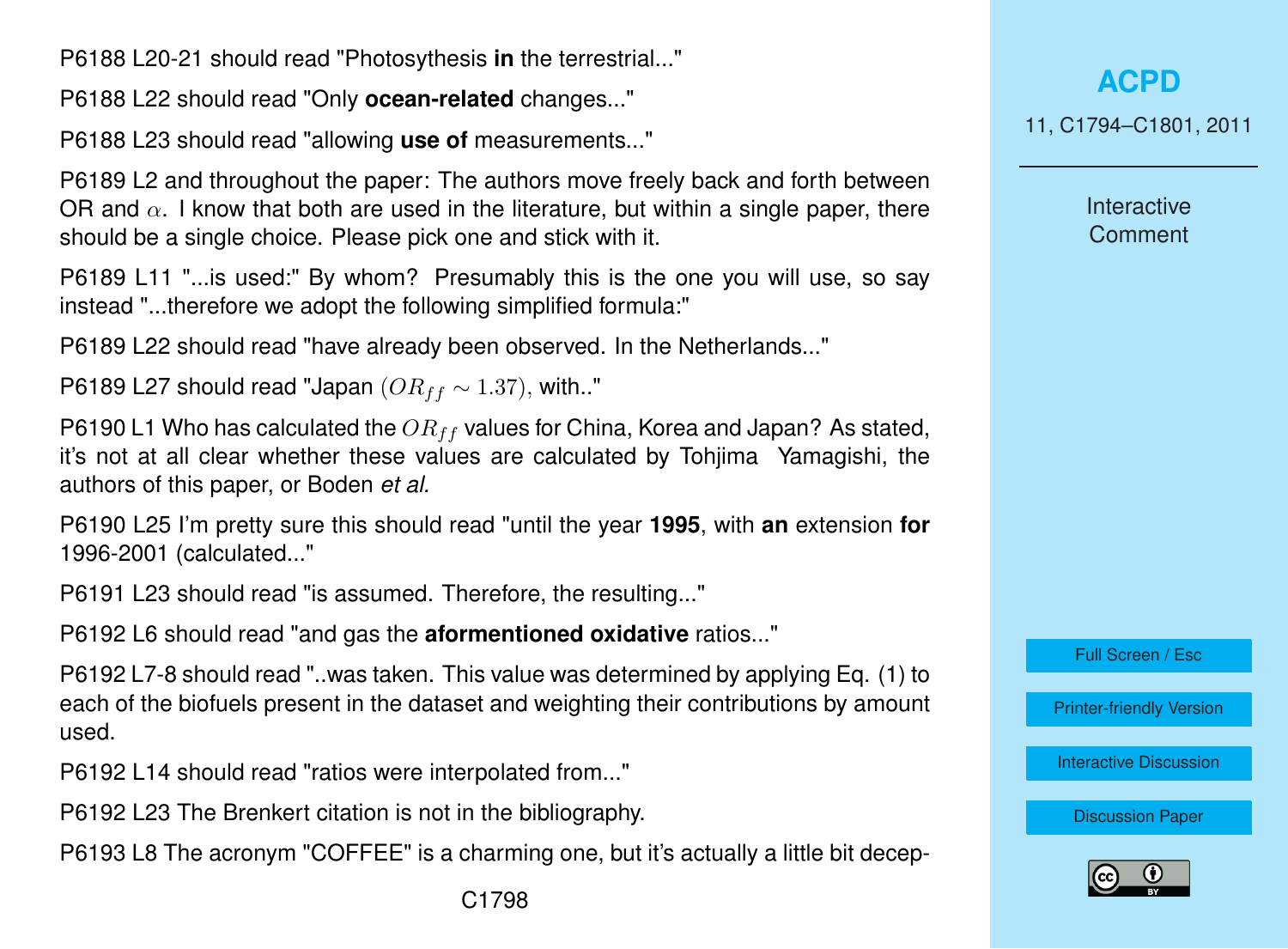tive, since the dataset includes biomass burning (not a *fossil* fuel). While I don't expect you to abandon your COFFEE acronym, you should at least point out this bit of artistic license.

P6193 L21 should read "representative **of** the fuel..."

P6194 L13 should read "over three latitudinal bands: Extratropical Northern Hemisphere (NH  $+20^{\circ}$  to  $+90^{\circ}$ ), the Tropics (TR,  $-20^{\circ}$  to  $+20^{\circ}$ ) and the Extratropical Southern Hemisphere (SH  $-90^{\circ}$  to  $-20^{\circ}$ ). The upper row..."

P6194 L22 should read "this effect is more pronounced in the **high latitudes** than in the tropics (18%), **as expected**. Seasonal..."

P6195 L9 should read "at night **should** not be..."

P6196 L2-5 should read "in the year 2005. This increase is caused by strong increases in emissions from countries which rely primarily on coal such as China."

P6196 L9 Spell out "BP" both in the text, and in the citation, since it appears as "British Petroleum" in the bibliography.

P6197 L5 should read " $PaCur^{-1}$  This is consistent with Manning and Keeling's (2006) statement that..."

P6198 L22 should read "the difference **between** the fossil..."

P6198 L23 should read "from COFFEE **and the O2 signal calculated using** a constant..."

P6201 L12 should read "average are **generally** larger for. . ."

P6201 L27 should read "is used, the fossil-fuel-related atmospheric signals. . ."

P6202 L17: Please give a citation as an example where you say "usually accounted for"

P6203 L5 should read "1992), Princeton University (Bender. . ."

## **[ACPD](http://www.atmos-chem-phys-discuss.net)**

11, C1794–C1801, 2011

Interactive **Comment** 

Full Screen / Esc

[Printer-friendly Version](http://www.atmos-chem-phys-discuss.net/11/C1794/2011/acpd-11-C1794-2011-print.pdf)

[Interactive Discussion](http://www.atmos-chem-phys-discuss.net/11/6187/2011/acpd-11-6187-2011-discussion.html)

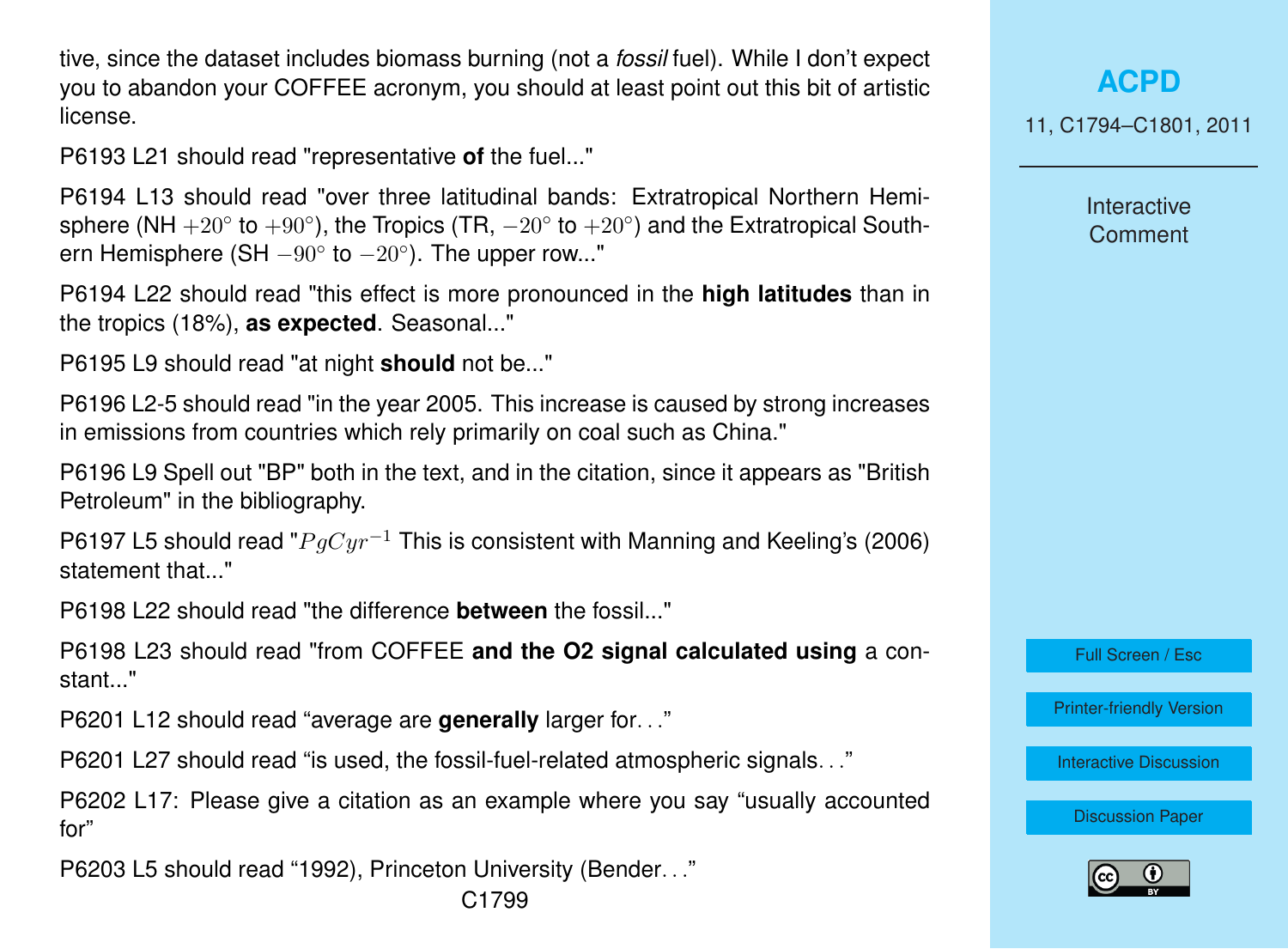P6204 L7 should read "in the Hateruma region **(7b). In addition**, most of the other. . ."

P6204 L11 should read "To assess the significance of these effects, we. . ."

P6204 L16 should read " "standard run" **to** an ensemble. . ."

P6204 L19 italicize "a priori"

P6204 L25 should read "area are **comparable to** the uncertainty. . ."

P6205 L7 should read "will probably include data from. . ."

P6206 L25 The 2nd clause here (reading "as the results for all monitoring. . .") is confusing. I *think* it should read "as the results from the "all monitoring stations" run do not show any significant differences." However, this leads to the question: no significant differences from what? From the "inversion stations" run? Or from the constant  $OR_{ff}$ run? My guess is the former, but the prose should be more explicit.

P6207 L20: In what sense is this "average"? Is it a spatial average, a temporal one, or both? Please be explicit.

P6208 L14 should read "emission sources depends on the individual. . ."

P6208 L15 should read "Winter), as the size of the. . ."

P6208 L23 should read "An exception is the station. . ."

P6208 L27 should read "might also play a significant role at other European. . ."

P6209 L8-9 should read "the possibility **that** variations in  $OR_{ff}$  could be mistaken..."

P6209 L 21 should read "inversion. Thus, we recommend taking into account. . ."

P6209 L23 should read "variable oxidative ratios even more important."

Figure 3b: Somewhere (either in the legend or the figure caption), there should be an explanation of the "BP" and "CDIAC" curves.

**[ACPD](http://www.atmos-chem-phys-discuss.net)**

11, C1794–C1801, 2011

Interactive **Comment** 

Full Screen / Esc

[Printer-friendly Version](http://www.atmos-chem-phys-discuss.net/11/C1794/2011/acpd-11-C1794-2011-print.pdf)

[Interactive Discussion](http://www.atmos-chem-phys-discuss.net/11/6187/2011/acpd-11-6187-2011-discussion.html)